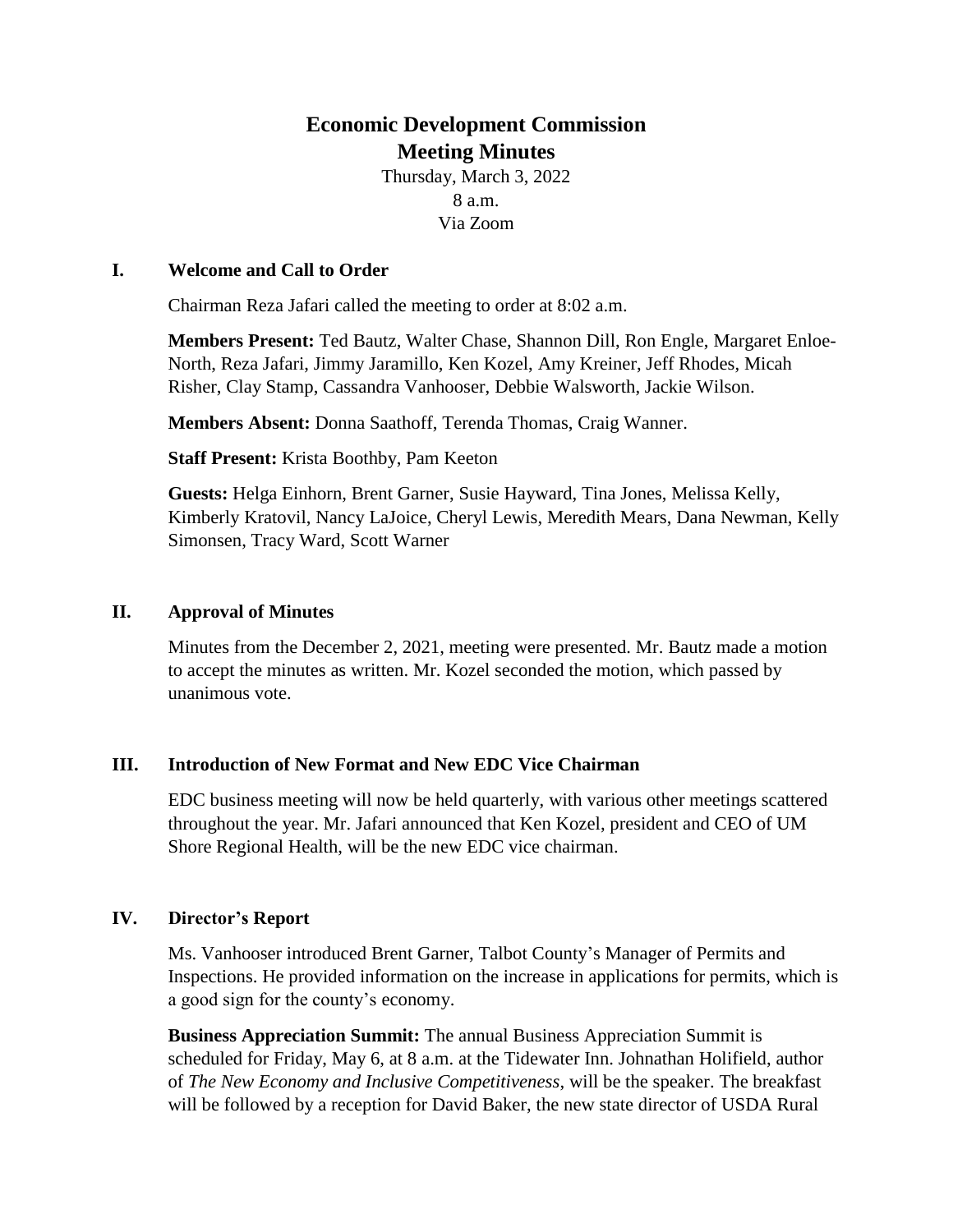Development. The final event of the day will be a roundtable discussion on Diversity, Equity, and Inclusion at Building African American Minds Athletic Center at 31 Jowite Street.

**Community Economic Review Sessions:** Talbot County will conduct four public outreach sessions to demonstrate the publicly accessible tools developed by the Eastern Shore Eastern Shore Economic Recovery Project. Meetings will take place in Easton, Oxford, St. Michaels, and Trappe. She asked that EDC members attend at least one meeting. Ms. Vanhooser also announced that the project won an award from MEDA.

**Business Sentiment Survey:** Ms. Vanhooser provided a summary of results from the Business Sentiment Survey. Though the numbers have dropped, businesses on the Eastern Shore remain optimistic about 2022.

**SBDC Partnership:** Ms Vanhooser reported the department's work with the Small Business Development Center. Greg Bartoo and Rich Loeffler are the business consultants assigned to cover Talbot County. Statistics are attached.

**Emergency Grants:** In October 2021, a number of Talbot County businesses experienced flooding. Ms. Vanhooser worked with the business owners to apply for emergency grants from Maryland Capital Enterprises. A total of nine businesses received \$160,000 in funding.

**Talbot County Incentive Fund:** Aphena Pharma used grant money from the Talbot County, the Town of Easton, and the State of Maryland to complete a \$7 million expansion, resulting in the company hiring 156 new employees, a 66 percent growth in the number of jobs.

**Rural Economic Development Fund:** Ms. Vanhooser asked Scott Warner to provide information about the new \$50 million Rural Economic Development Fund being considered by the state legislature. Each of the state's five regional councils will receive \$10 million for use on infrastructure, industry development, workforce development, and other initiatives. The funding will become available after the governor's budget passes.

**Mid-Shore Hires:** Ms. Vanhooser reported that she and her colleagues in Caroline and Dorchester counties worked together to create a new website designed to help employers expand their hiring efforts.

**EDA Funding for Tourism:** The Maryland Department of Commerce Office of Tourism Development has received \$9.6 million in funding has been set aside for tourism. Local organizations will be able to apply.

# **V. County Council's Report**